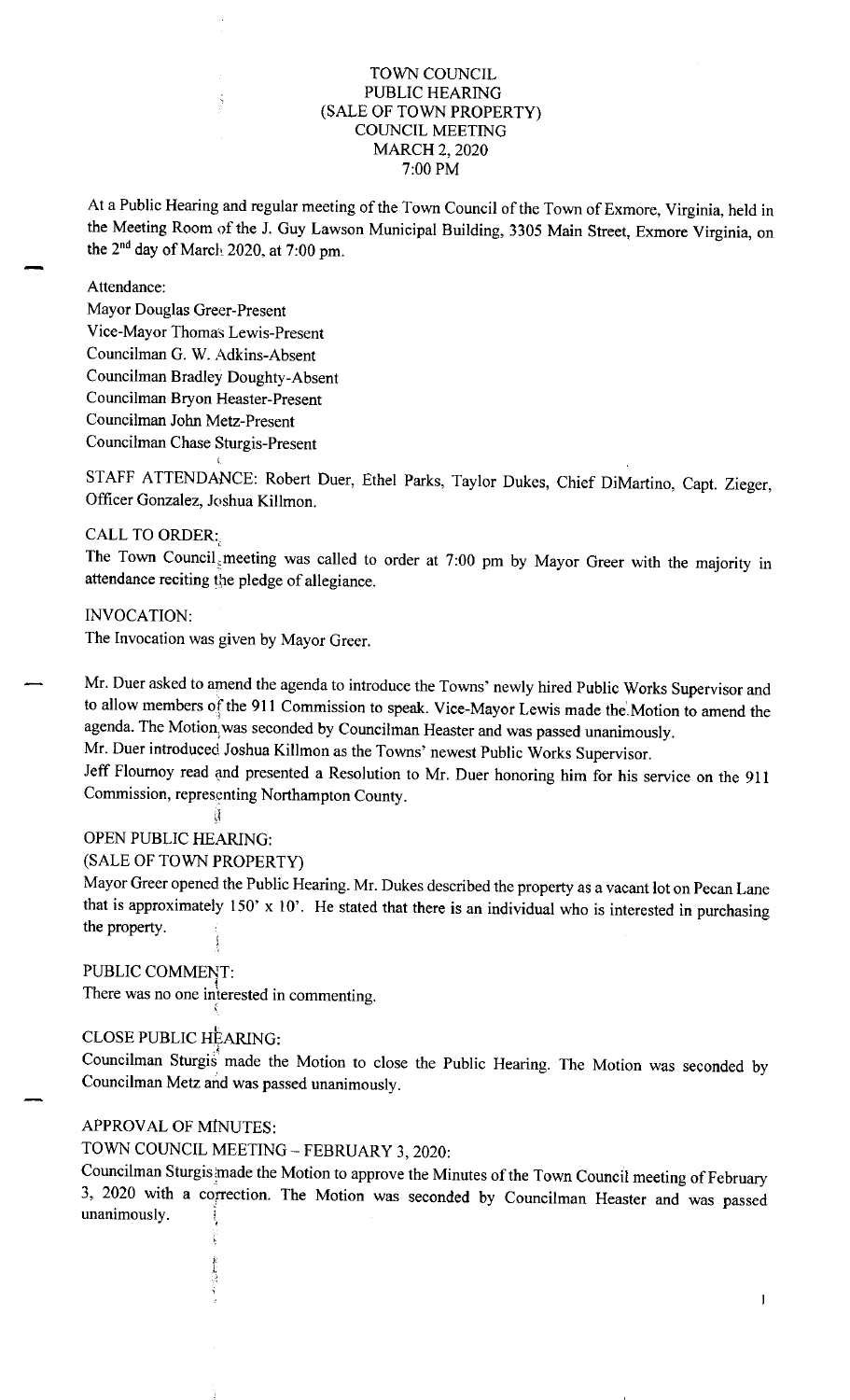# BUDGET WORK SESSION - FEBRUARY 24, 2020:

Councilman Sturgis made the Motion to approve the Minutes of the Budget Work Session of February 24, 2020. The Motion was seconded by Councilman Heaster and was passed unamimously.

# CITIZEN COMMEÑT (LIMIT OF 3 MINUTES PER SPEAKER):

There was no one who wished to speak.

# TOWN MANAGER'S REPORT - MR. DUER:

Mr. Duer commented that Mrs. Wert will reach 8 years with the Town this month. He noted that he has been working on succession planning. Mr. Dukes and Mr. Killmon are part of a succession plan and Chief DiMartino is working on his succession plan. Mr. Duer said that with limited staff there is no one in training to succeed Mrs. Wert with her job as billing and collection of taxes and no successor for Mrs. Parks as the Town Clerk. The annual audit has been received and forwarded to the appropriate agencies. There has been no word from DEQ regarding the funding assistance. Shore Little League will hold their annual Oyster Roast on March 7 at the Town Park. There is rumor around the A-NPDC and other agencies about builßing a bike trail in and around Exmore. Mr. Duer noted that he has asked about liability, ownership, maintenance and policing the bike trail, but has not received an answer. The on-line payment system will be live soon.

#### FINANCIAL REPORT - MR. DUER:

## FEBRUARY 2020 SUMMARY:

Mr. Duer noted that BB&T Bank has been overcharged for the bank franchise tax for several years. After petitioning the courts for reimbursement of the prior taxes, Exmore's liability is \$23, 453. The 30-60-90 day utility report shows no problems. Income for February was \$177,476 and expenses were \$39,791 for a net income of \$137,685.

#### YTD SUMMARY: \$

The year-to-date indome is at \$1,564,806 and expenses are at \$1,413,819, which gives us a net income of \$150,986.

ZONING - MR. DÚKES:

Mr. Dukes noted thåt he, Mr. Duer and Ron Matthews met with the VHDA to discuss the revitalization of the downtown arèa. He said that it was an informative meeting with very positive remarks.

## POLICE REPORT - CHIEF DIMARTINO:

Chief DiMartino stated that the department is doing well. They are focusing on the Easter Egg Hunt scheduled for April 4<sup>th</sup> at 11:00 am. He reported three crashes in February. Officer Hinman is currently helping the Cub Scouts with one of their requirements. Officers Little and Parks attended Intox School last week and the State will reimburse the Town for the expenses.

# PUBLIC WORKS REPORT - MR. DUER:

Mr. Killmon noted that he has installed shelving and a work bench in the Emergency Leak Trailer, moved some meters around; washed the signs on the highway and moved several flagpole brackets. He said that the mowers are ready for grass cutting season. Mr. Duer mentioned that Mr. Killmon has been working to organize the inventory also.

# UTILITY REPORT - MR. DUKES:

Mr. Dukes reported that we pumped 3.4 million gallons of water in February. He noted that the new water system will by turned over to the Town within the next 60 days. New meters for Exmore Village and Holiday Inn have been ordered.

#### NEW BUSINESS: 3

#### SALE OF TOWN PROPERTY:

Mr. Duer noted that there were no comments on the sale of the Town property during the Public Hearing and the next step is so advertise for sealed bids. Mr. Dukes stated that the Town could possibly use that property for the new sewer in the future. After brief discussion Vice-Mayor Lewis made the Motion to table the sale of the property for the present time. The Motion was seconded by Councilman Metz and was passed unanimously.

ì